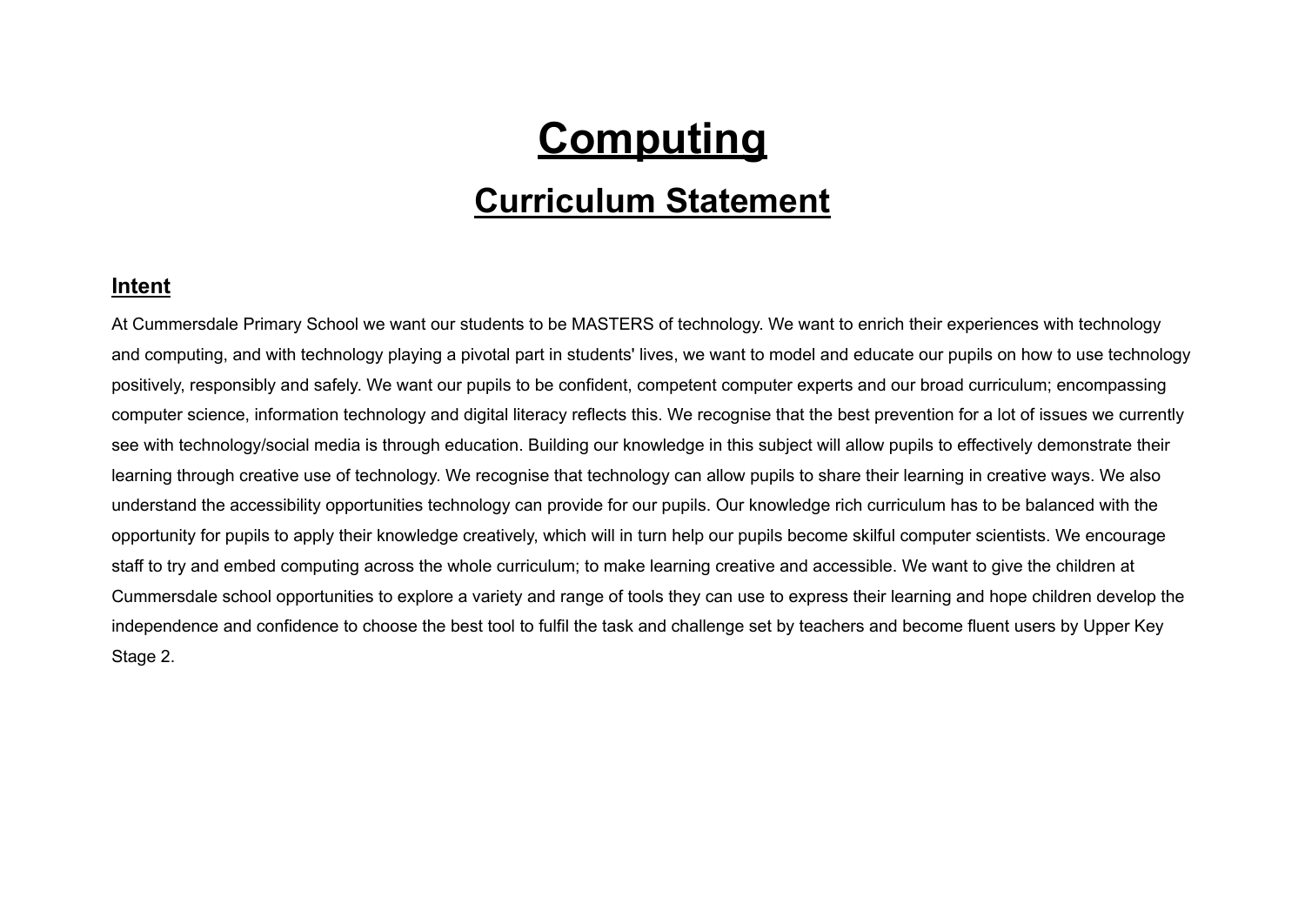#### **Implementation**

At Cummersdale School, we feel the majority of computing is and can be embedded across the curriculum, utilising a cross-curricular approach; using computing to enhance the learning in other areas of the curriculum. We have access to a fantastic variety of programs, resources and apps to achieve this. Some examples include; Purple Mash, Scratch, iLearn, BeeBots, Garage band, Google Explorations.

Areas covered using technology to enhance learning include:

Reception: Introducing Showbie so that the children are able to talk about the work that they have done, cross curricular links. Children can use voice notes to talk about their work, for the more able and those now writing words, they can add labels. Accessing apps such as Numbots to enhance the learning in the classroom, stretching the more able and supporting the lower ability to consolidate their learning. Interactive clip boards are used to give instructions to children about a task so they can have independence and allow free flow throughout the continuous provision.

Year 1 and 2: The children enjoy doing a variety of activities on purple mash and can load and save their work independently. A lot of work has cross curricular links for example adding photos and writing about parts of a castle, using algorithms to make fish swim in different directions in our Seaside topic and rockets launching in our Space topic. They access apps such as numbots, Edshed and epic independently to support learning in other areas. In computer week we learnt to use the programme sketchpad and the children investigated and learnt about all the art tools to create pieces of art based on artists and topic work.

Year 3 and 4: We access and use technology frequently in year 3 and 4. We use a variety of learning apps including TTrock, spelling shed and epic. The use of Showbie allows the children to carry out work in different ways, share their work and access documents instantly. Children have the opportunity to present their work in a range of ways and enjoy using Keynote, iMovie and Green screen activities. Furthermore, we provide a coding club after school club for those children who want to progress their coding skills or try something new.

Year 5 and 6: The children are taught how to design, write and debug programs that achieve specific goals, such as programming a Mars Rover using binary code. We use a variety of creative apps to make learning fun and interactive. For example Curiscope which is an augmented reality tool which allows the children to explore and learn about the internal organs of the human body. The children are able to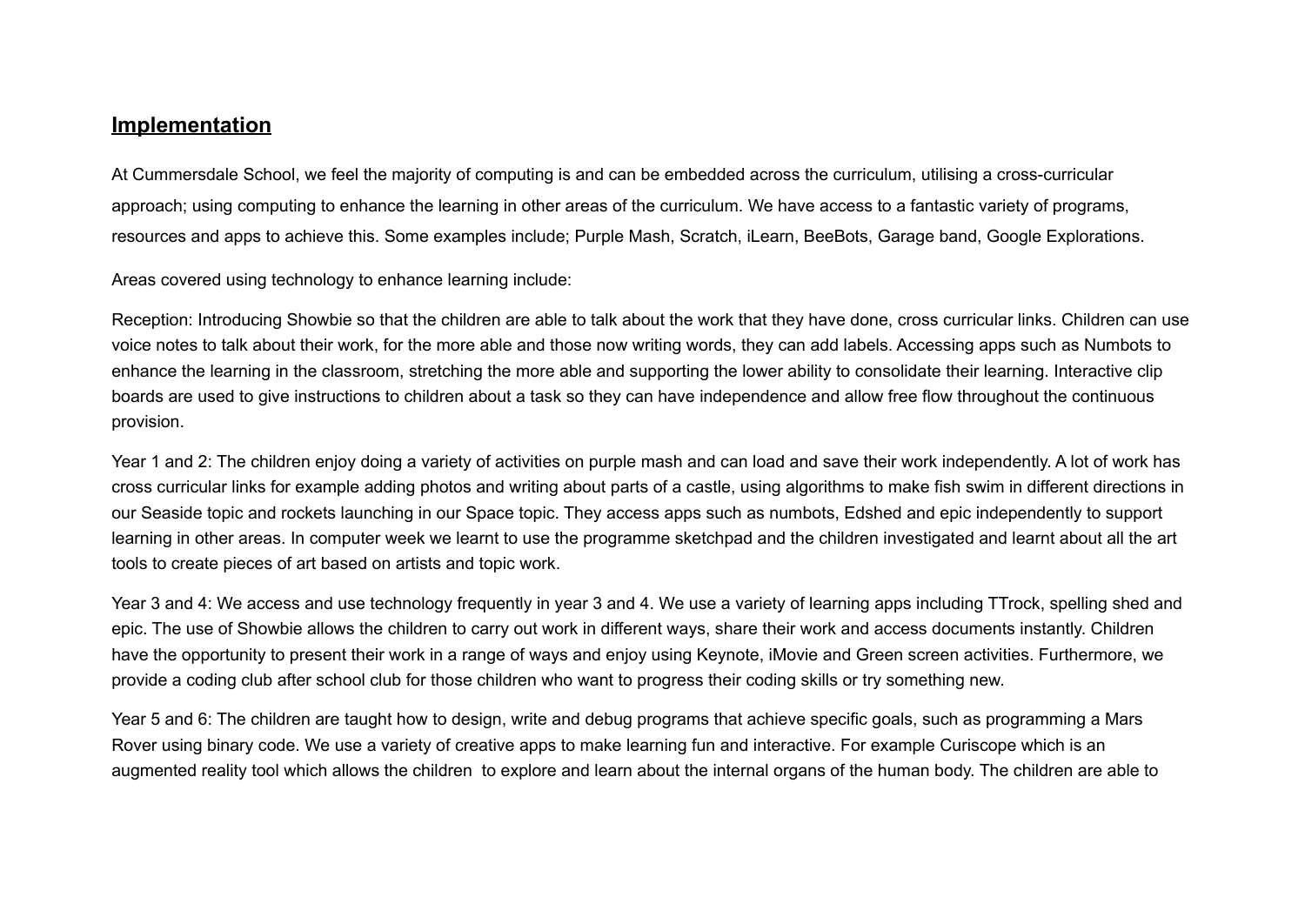present their work in an interactive manner (animated water cycles using Keynote, biographies of famous people using ChatterKids) and select the most appropriate app to do this.

To complement our use of technology across the curriculum, we also deliver a carefully designed program through discrete teaching to enhance children's knowledge and understanding of the key learning objectives set in the National curriculum through the Kapow Primary Computing scheme of work. This scheme of work supports our planning and ensures the progressions in skills needed. Kapow delivers the Curriculum aims through three key strands:

- Computer Science
- Information Technology
- Digital Literacy

To deepen the learning further and immerse the children in a topic, we offer whole school Computing weeks. This is when the whole school focuses on one subject only. During this week there is collaboration between the year groups ensuring that clear progression of skill is demonstrated and then showcased in a celebration of their work at the end of the week.

All children in the school have access to an iPads and Google Chrome Books to aid learning, with children in Key Stage one and Key Stage Two having access to their own iPad. This ownership of having their own iPad gives the children instant access to apps and a personalised experience and a sense of responsibility.

Children with additional needs are included in whole class lessons and teachers support as necessary. Work is adapted where necessary to allow them to access the same work as their peers. This adaptation could be via additional teacher or teaching assistants support. Adaptive technology being used to record evaluations to reduce the need for written work, voice notes can be added to work.

Remote / Blended learning: We at Cummersdale school feel confidently prepared in the event of future closures, partial closures, isolation of bubbles and home-learning. The overarching goal was to enable pupils to access high-quality teaching and learning, even when they are unable to attend school. The teaching staff have carefully considered, consulted on and developed approaches in order for children to access the curriculum, whether they are delivering blended learning through the provision of both in-school and online lessons, or working from home and online only. We are developing a healthy digital estate and we utilise many digital learning platforms including: Showbie, Purple Mash, Google Classrooms, Youtube and BookCreator. We have continued to use ClassList since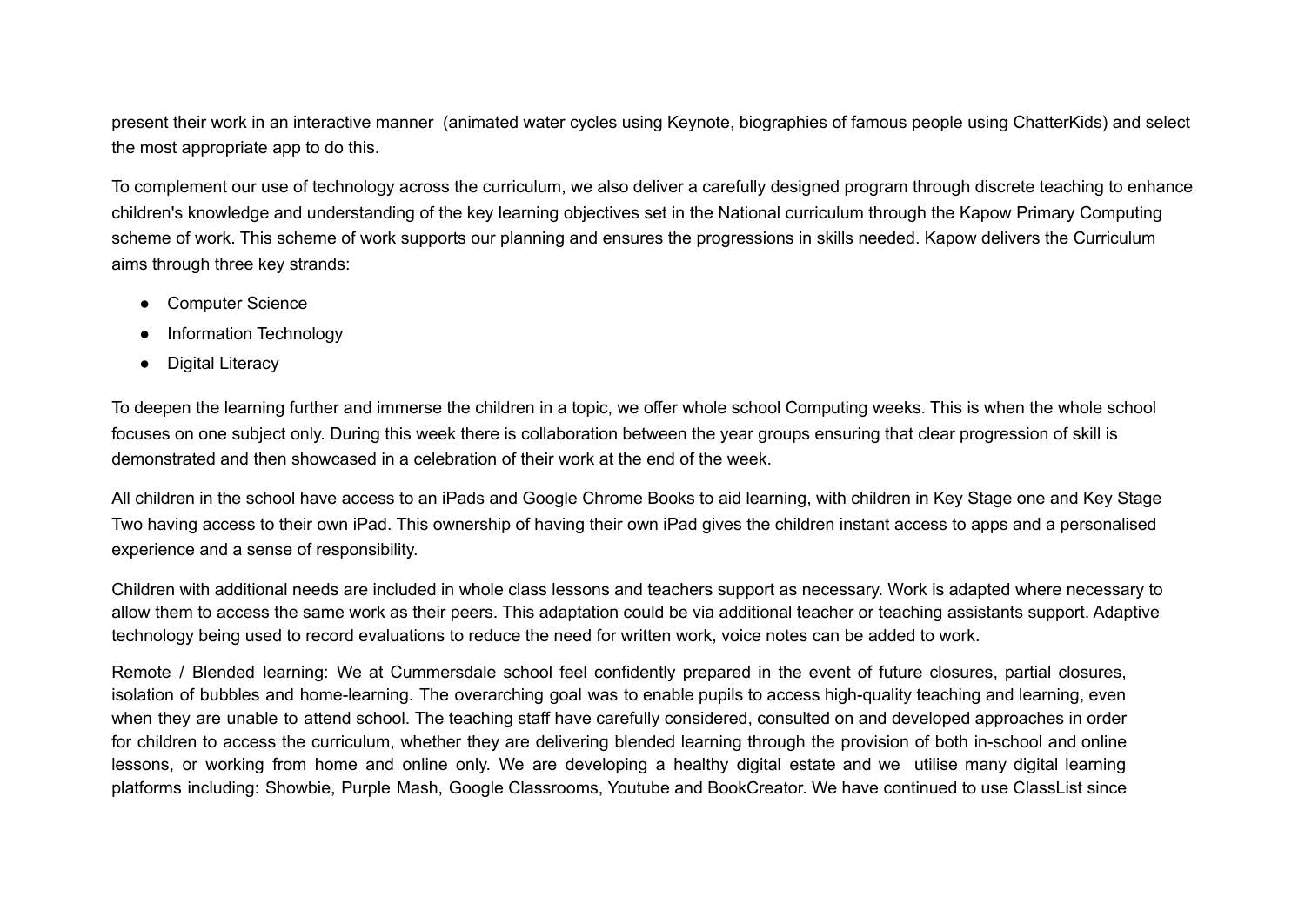the first national lockdown as a communication link to parents for whole school and class notifications, sharing good work, and providing support.

#### **Impact**

We want the students of Cummersdale School to enjoy and value the curriculum we deliver. We want our learners to discuss, reflect and appreciate the impact computing has on their learning, development and well being. Finding the right balance with technology is key to an effective education and a healthy life-style. We at Cummersdale School, feel the way we implement computing helps children realise the need for the right balance and one they can continue to build on in their next stage of education and beyond. We encourage regular discussions between staff and pupils to best embed and understand this. The way pupils showcase, share, celebrate and publish their work will best show the impact of our curriculum. We look for evidence through reviewing pupil's knowledge and skills digitally through Showbie which captures progress of skill through the year groups.

| <b>Cycle A</b>        | Autumn                                            | <b>Spring</b>                                                              | <b>Summer</b>                                                                 |
|-----------------------|---------------------------------------------------|----------------------------------------------------------------------------|-------------------------------------------------------------------------------|
| <b>Reception</b>      | Networks and Systems - using a<br>computer/IPad   | <b>Computing Systems: Exploring</b><br>hardware.                           | Data handling: Introduction to data<br>Programming: Bee-Bots                  |
|                       |                                                   | Programming: Instructions                                                  |                                                                               |
| <b>Year 1 &amp; 2</b> | Rocket to the moon-<br>Develop keyboard and mouse | Algorithms and debugging - what are<br>they and how can they be developed. | Digital Imagery-Create a story using<br>photographs. How to edit and enhance. |
|                       | skills through building rockets                   |                                                                            |                                                                               |
|                       | Bee-bot - early programming<br>skills             | Online Safety 2- Sharing and how to<br>keep things private                 | Stop Motion - Storyboard animation                                            |
|                       | ISS- how data is collected                        |                                                                            |                                                                               |
| <b>Year 3 &amp; 4</b> | Journey inside a computer:                        | Programming Scratch:                                                       | Top trumps databases:                                                         |
|                       | Knowing how computers work for                    | learning to use repetition or 'loops' and                                  | Using the theme of a 'Comparison cards                                        |
|                       | a better understanding of how to                  | building upon skills to program; an                                        | game' (based on the popular game, Top                                         |
|                       | instruct them to achieve the                      | animation, a story and a game                                              | Trumps), to understand what a database is                                     |
|                       | desired result. Assuming the role                 |                                                                            | by learning the meanings of records, fields                                   |
|                       | of computer parts and creating                    |                                                                            | and data. Further exploration will lead to                                    |

### **Curriculum Map**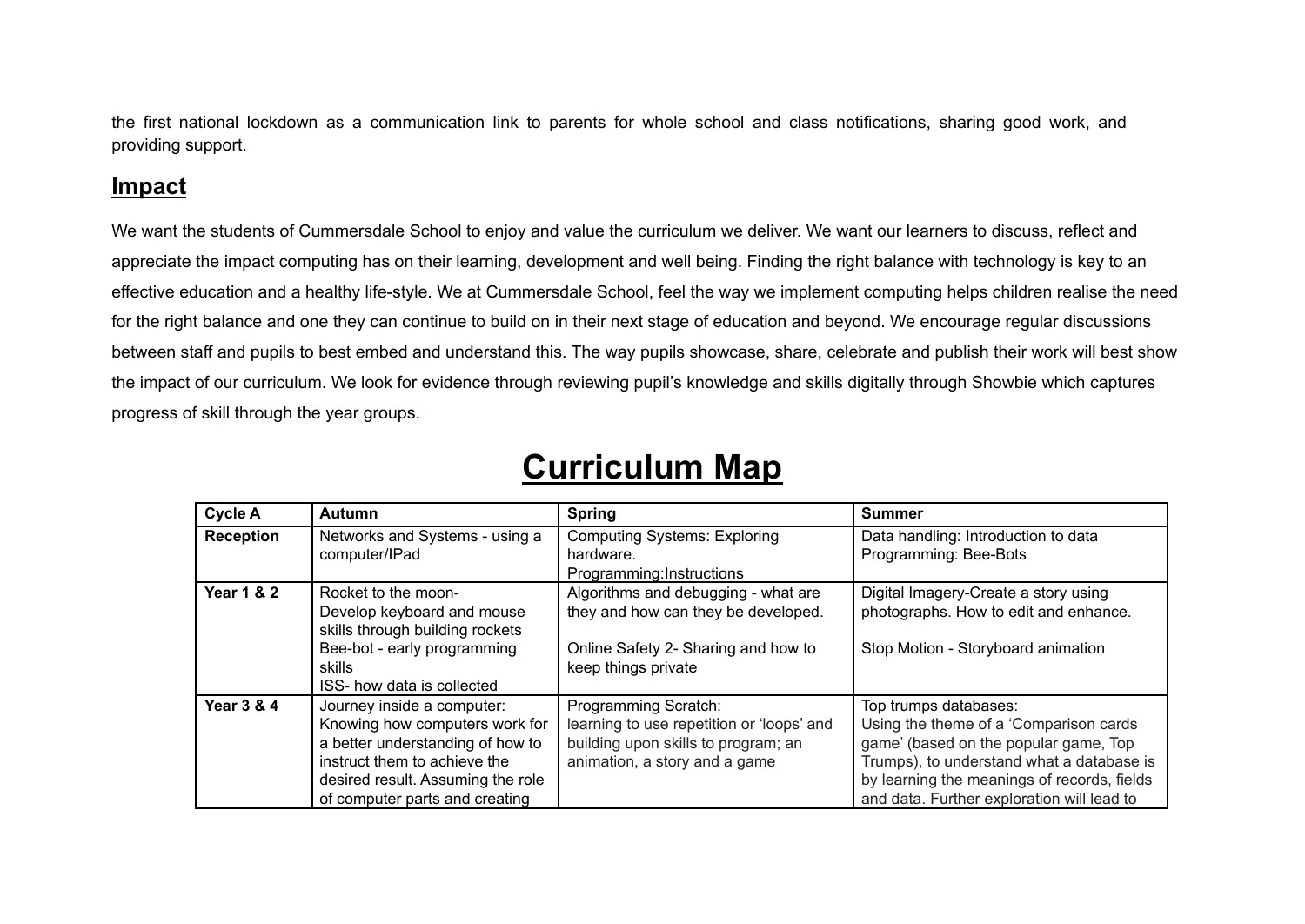|                       | paper versions of computers to<br>consolidate an understanding of<br>how a computer works.                                                                                                                                                      |                                                                                                                                                                                                                                                          | the development of the ideas of sorting and<br>filtering.                                                                                                                                              |
|-----------------------|-------------------------------------------------------------------------------------------------------------------------------------------------------------------------------------------------------------------------------------------------|----------------------------------------------------------------------------------------------------------------------------------------------------------------------------------------------------------------------------------------------------------|--------------------------------------------------------------------------------------------------------------------------------------------------------------------------------------------------------|
| <b>Year 5 &amp; 6</b> | Mars Rover I:<br>The children learn about the<br>automated vehicle the Mars<br>Rover exploring how and why it<br>transfers data, understanding<br>how messages are sent using<br>binary code and experiencing<br>how to program the Mars Rover. | Mars Rover II<br>Children deepen their understanding<br>about how computers work, what data is<br>and how it is transferred as well as<br>developing their 3D design skills. They<br>learn how to reduce file sizes so that<br>they can be sent quickly. | Search Engines:<br>Using keywords and phrases, identifying<br>inaccurate information, and learning page<br>rank works as well. These lessons are<br>available for both Microsoft and Google<br>schools |

| <b>Cycle B</b>        | <b>Autumn</b>                                                                                                                                                                                                                                                    | <b>Spring</b>                                                                                                                                                                                                                                             | <b>Summer</b>                                                                                                                                                                                            |
|-----------------------|------------------------------------------------------------------------------------------------------------------------------------------------------------------------------------------------------------------------------------------------------------------|-----------------------------------------------------------------------------------------------------------------------------------------------------------------------------------------------------------------------------------------------------------|----------------------------------------------------------------------------------------------------------------------------------------------------------------------------------------------------------|
| <b>Reception</b>      | Networks and Systems - using a<br>computer/lpad                                                                                                                                                                                                                  | <b>Computing Systems: Exploring</b><br>hardware.<br>Programming: Instructions                                                                                                                                                                             | Data handling: Introduction to data<br>Programming: Bee-Bots                                                                                                                                             |
| <b>Year 1 &amp; 2</b> | What is a computer?- computers<br>in the wider world.<br>Getting started-<br>Navigating a computer, learning<br>to drag, drop, click and control.<br>Online safety 1- useful tips and<br>the digital footprint                                                   | Programming - scratch-<br>Exploring blocks to programme a story,<br>animal and make music.                                                                                                                                                                | Introduction to data- what is data and how<br>is it useful.<br>Word processing -<br>Keyboard shortcuts, editing and importing<br>images.<br>Improving mouse skills - drag, drop, click to<br>create art. |
| <b>Year 3 &amp; 4</b> | Investigating Weather:<br>Researching and storing data<br>using spreadsheets; designing a<br>weather station that gathers and<br>records data; learning how<br>weather forecasts are made and<br>using green screen technology<br>to present a weather forecast. | Web design<br>Children develop their research, word<br>processing, and collaborative working<br>skills whilst learning how web pages<br>and web sites are created, exploring<br>how to change layouts, embed images<br>and videos and link between pages. | <b>Computational Thinking</b><br>Plugged and unplugged activities to<br>develop the four areas of computational<br>thinking                                                                              |
| <b>Year 5 &amp; 6</b> | <b>Stop Motion Animation</b>                                                                                                                                                                                                                                     | <b>Bletchley Park Code Breaking</b><br>Children learn about code breaking and<br>password hacking. They will also                                                                                                                                         | Scratch-Music Programming                                                                                                                                                                                |